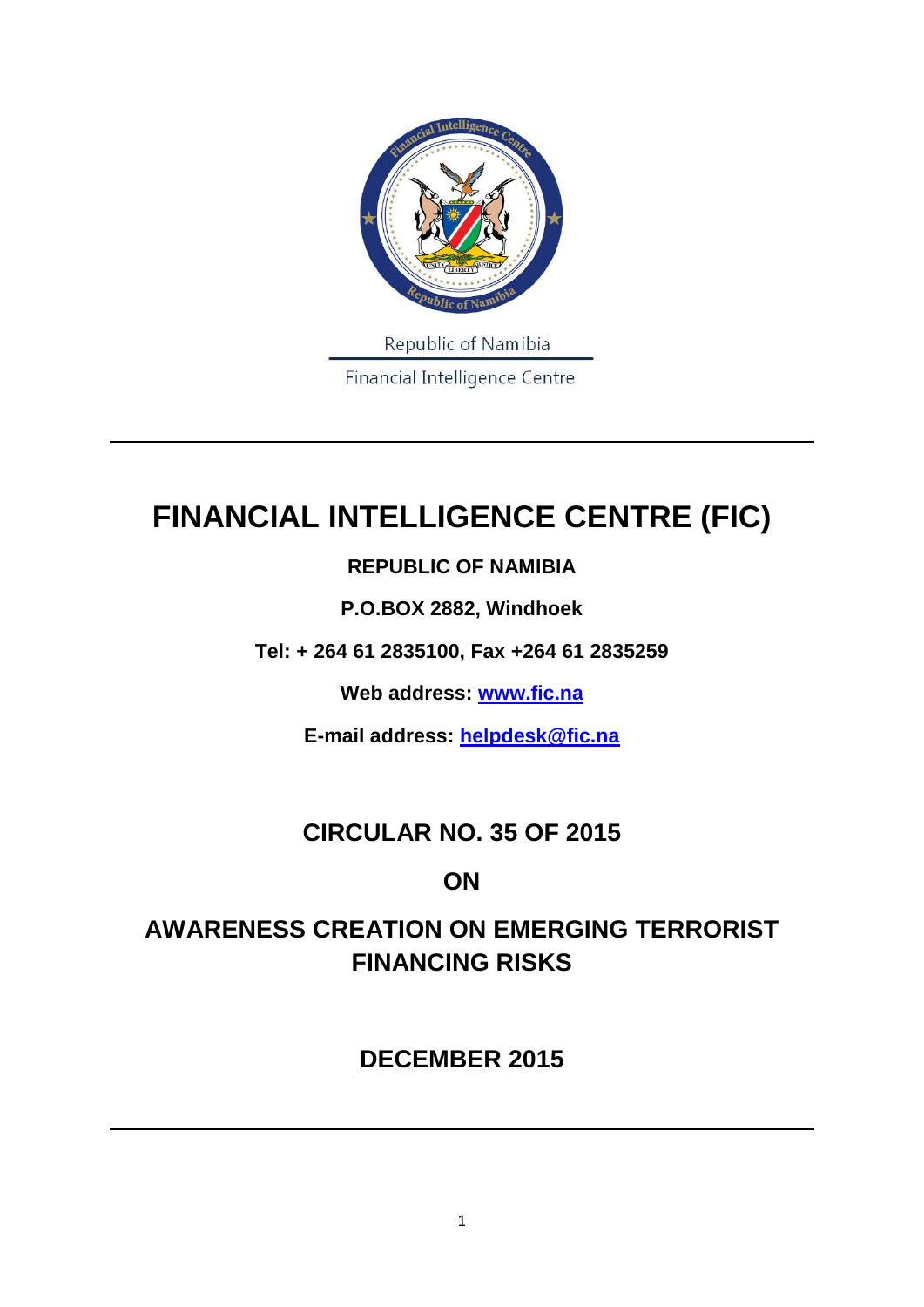#### **1. Introduction**

The Financial Intelligence Centre's (FIC)'s primary objective is to assist the Government of the Republic of Namibia to reduce the National Money Laundering (ML), Terrorist Financing (TF) and Proliferation Financing (PF) risks to tolerable levels. In October 2015, the Financial Action Task Force (FATF) issued a report titled: *Emerging Terrorist Financing risks*. The FIC is issuing this circular which summarizes key findings of the said report. The report is attached to this circular. The primary objective of this circular is to create awareness on emerging TF risks amongst relevant stakeholders including regulatory and supervisory bodies, law enforcement authorities, accountable and reporting institutions etc. The emerging trends are presented as findings for relevant stakeholders to note the specific trends and methods used by terrorists and terrorist organizations.

It should be further noted that effective implementation of the FATF Recommendations the Financial Intelligence Act, 2012 (Act No 13 of 2012)(FIA) and the Prevention and Combating of Terrorist and Proliferation Activities Act, 2014 (Act No. 4 of 2014)(PACOTPAA) provide the necessary AML/CFT framework to address the TF risks identified in the report. This circular will therefore not be discussing the known obligations of various stakeholders in mitigating TF risks, as contained in both the FATF Recommendations, the PACOTPAA and the FIA.

#### **2. Background**

It has been noted that while the number and type of terrorist groups and related threats have changed over time, the basic need for terrorists to raise, move and use funds has remained the same. However, as the size, scope and structure of terrorist organisations have evolved, so too have their methods to raise and manage funds. The main objective of the FATF report on emerging TF risks is to analyse recently identified TF methods and phenomena, referred to as 'emerging TF risks'.

The report further aims to analyse recently identified TF methods and phenomena, referred to as emerging TF risks. The report will also provide an overview of

2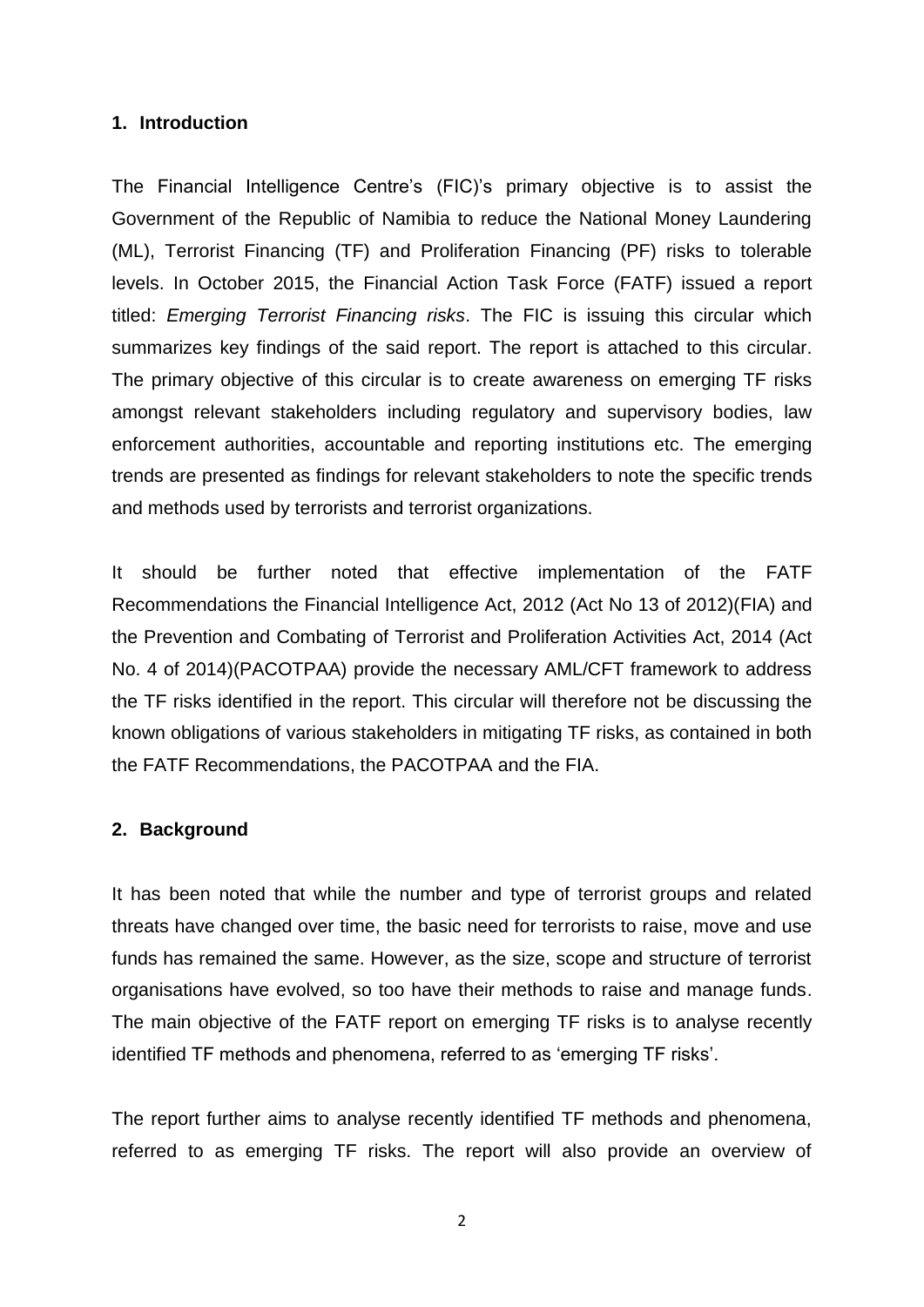traditional methods, techniques and tools in which funds are raised, moved and stored by terrorists and terrorist organisations to assess their current significance.

Importantly, the report also highlights that understanding how a terrorist organisation manages its assets is critical to starving the organisation of funds and disrupting their activities in the long term. Terrorist organisations have different needs, depending on whether they are large, small, or simply constituted of a network of seemingly isolated individuals. The section on financial management in the report explores the use of funds by terrorist organisations, not only for operational needs but also for propaganda, recruitment and training, and the techniques used to manage these funds, including allocating specialised financial roles. The report also finds that authorities need to do further work to identify and target various entities responsible for these functions.

This circular aims to create awareness of emerging TF risks, including the threats and vulnerabilities posed by:

- foreign terrorist fighters (FTFs);
- fundraising through social media;
- new payment products and services, and
- the exploitation of natural resources.

#### **3. Summary of emerging TF risks**

#### **3.1Foreign Terrorist Fighters (FTFs)**

The FTF phenomenon is not new, but the recent scaling up of individuals travelling to Iraq and Syria has been a challenge for many FATF members. FTFs are predominantly using traditional methods, particularly self-funding, to raise the funds they require to travel to the conflict areas. However, the novel aspect for jurisdictions is the challenge in identifying these individuals because of the relatively low amounts of funding they require and the speed with which they can acquire it. The report reveals that financial intelligence can assist in identifying FTFs in a number of ways. Close cooperation between authorities domestically and internationally and close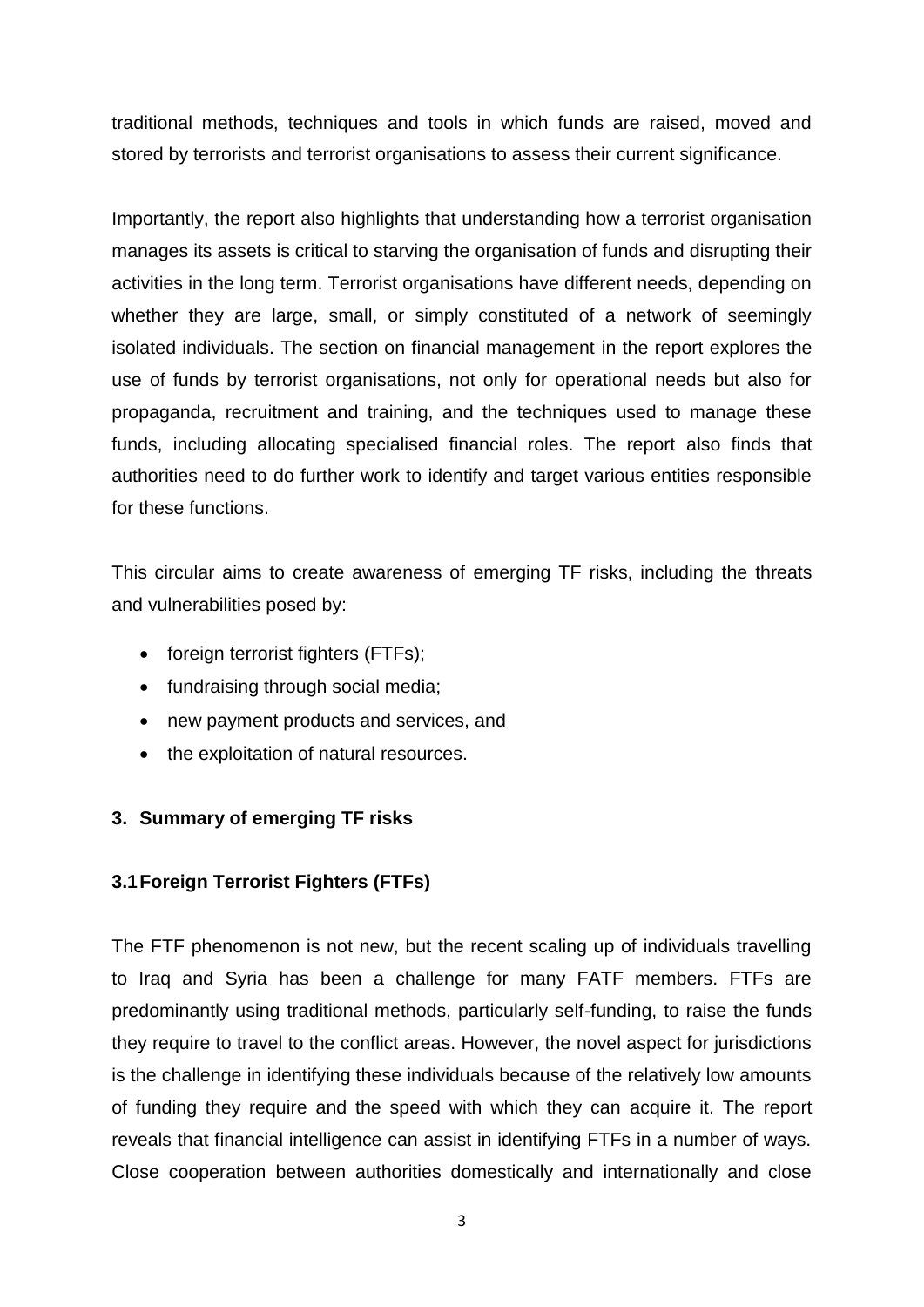partnerships between authorities and the private sector can assist to better identify FTFs and their facilitation networks. The report also shows that further work is required to shed light on blind spots in information about FTFs, including returnees.

Listings of individuals and entities on the ISIL (Da'esh) & Al-Qaida Sanctions List is a powerful and effective instrument to implement sanctions provisions and therefore hinder ISIL or ANF's ability to generate revenue through the illicit trade in various goods such as crude oil, antiquities etc. It is essential that Accountable and Reporting Institutions prudently and effectively screen their client base against updated versions of the ISIL (Da'esh) & Al-Qaida Sanctions List. If matches are noted in such screening, such matches must be reported to the FIC timely.

#### **3.2Fundraising through social media**

The role of social media in breeding violent extremism has been well reported but less is known about how it is used to raise funds for terrorists and terrorist groups.

The report finds that there are significant vulnerabilities associated with social media, including anonymity, access to a wider range and number of potential sponsors or sympathisers and the relative ease with which it integrates electronic payment mechanisms. It is also apparent that donors are often unaware of the end-use of funds supported by social media, including crowdfunding, which presents a risk that terrorist organisations can exploit.

The use of organised crowdfunding techniques also represents an emerging TF risk. Crowdfunding is an Internet-enabled way for businesses, organisations, or individuals to raise money, from donations or investments, from multiple individuals. Crowdfunding websites allow people to easily set up a fundraising page and collect donations. Yet, crowdfunding is vulnerable to exploitation for illicit purposes, including instances where the true purpose of the funding campaign is masked. Individuals and organisations seeking to fundraise for terrorism and extremism support may claim to be engaging in legitimate charitable or humanitarian activities and may establish NPOs for these purposes. Several cases indicate that the enduse of funds collected through crowdfunding and social networks was not known to donors.

4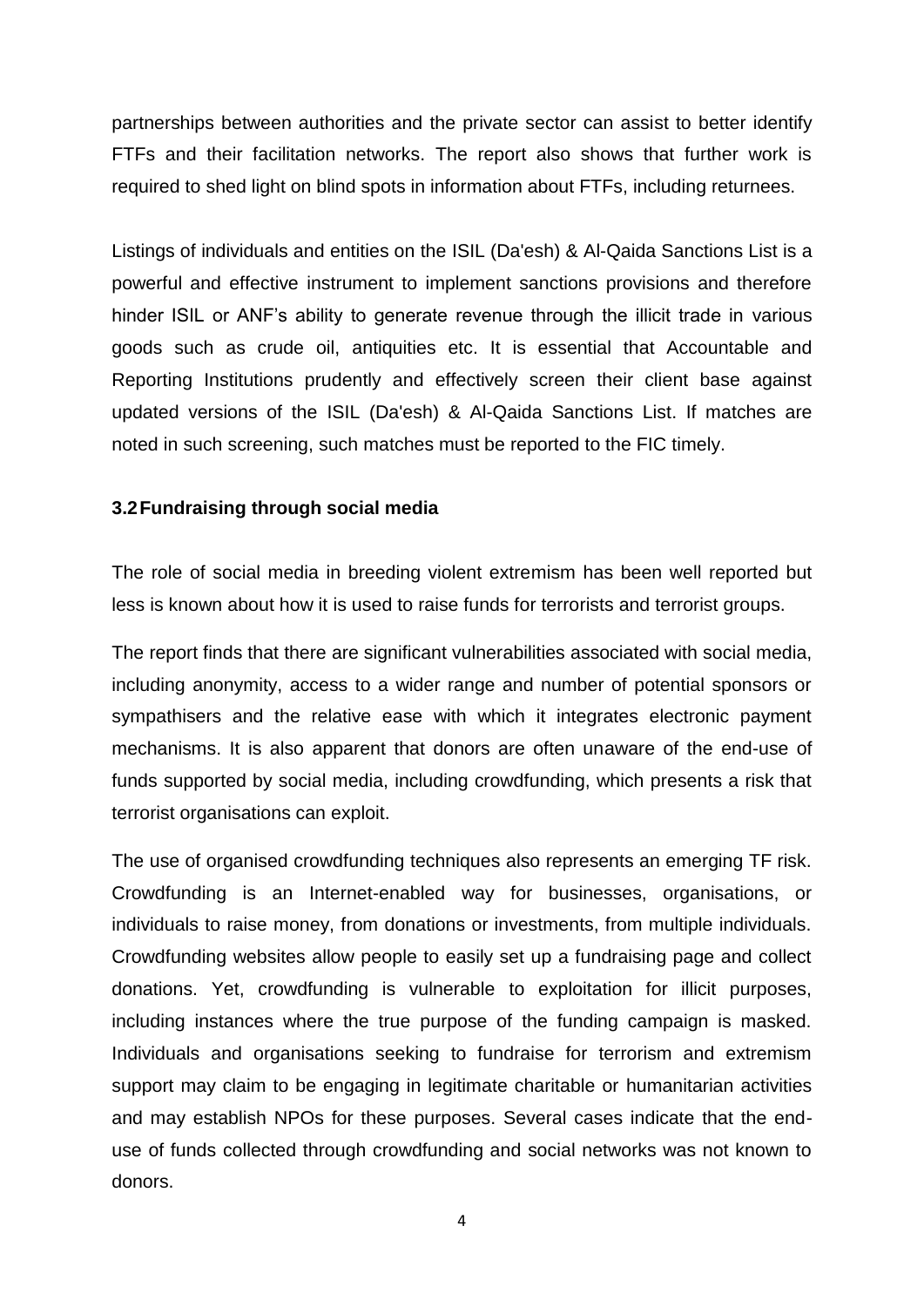#### **3.2.1 Challenges associated with the use of social media**

There are a number of interrelated countering the financing of terrorism (CFT) systems challenges associated with the use of the social media to raise funds. Some are as follows:

- Often, it is not possible to distinguish between the sympathisers, supporters and actual terrorists;
- Due to false declaration of fundraising purposes, the identification of persons contributing money, either intentionally or unwittingly, is a serious challenge to competent authorities;
- It is often difficult to get evidence of the use of funds when transferred via the Internet;
- Social networks are used to show the relationships, but finding proof of TF is still difficult.

The report also states that countries make considerations on possibilities to monitor, block or remove websites to prevent their use (where law applies and while keeping in mind and respecting privacy and human rights). Further discussions could be considered about the possibilities of referring crowdfunding platforms and other companies as reporting entities and adapting legislation and regulations on new payment methods.

From an AML regulatory and supervisory body's point of view, more work remains to be done to better leverage social media information for investigative purposes and including it as court evidence. Competent authorities could share additional strategic information with reporting entities via clear legal channels. In that regard, the competent authorities should consider further collaboration with the private sector to get access to more data and analysis, including adapting fields in reporting requirements for online information.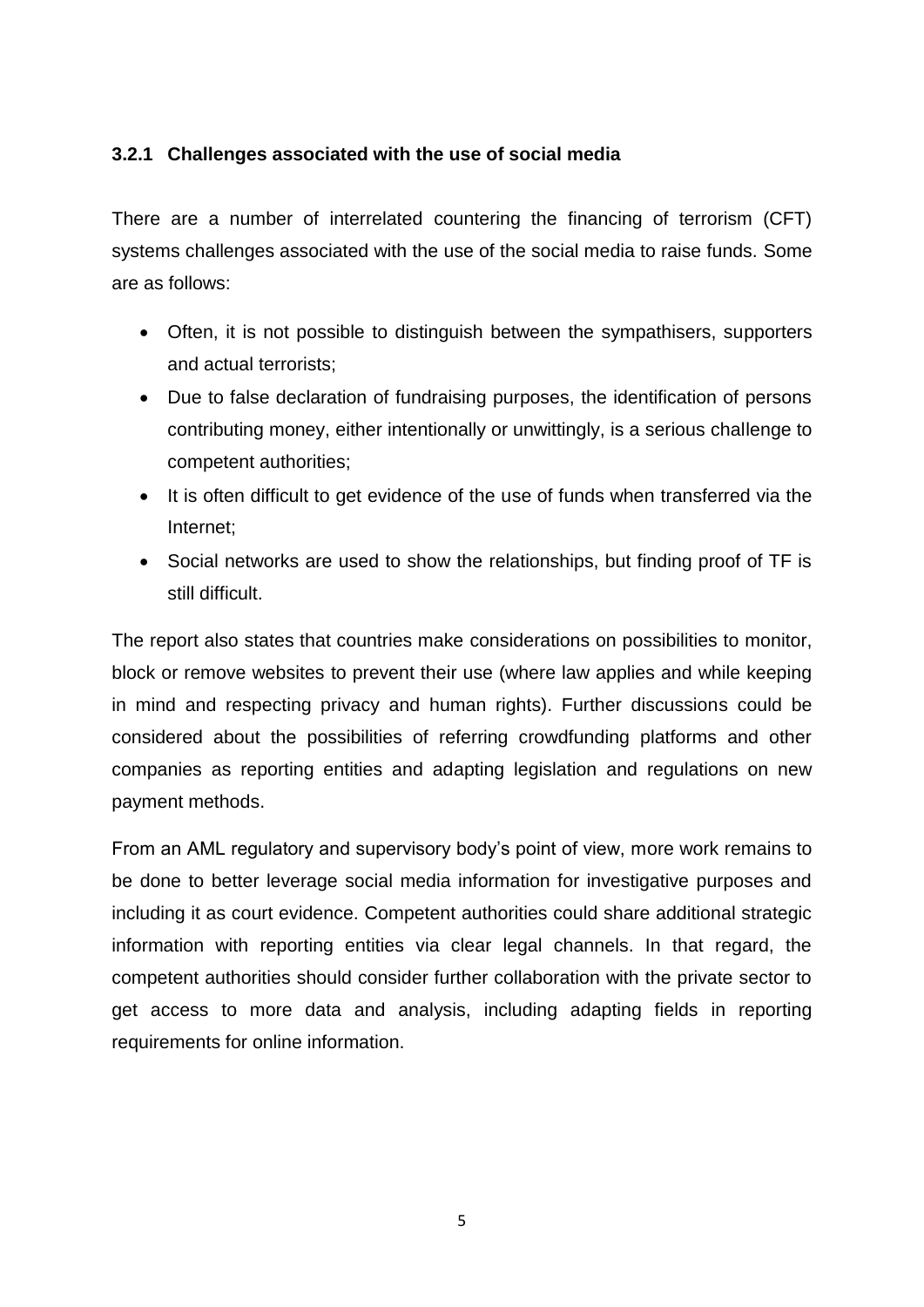#### **3.3New payment products and services**

This report finds that electronic, on-line and new payment methods pose an emerging TF vulnerability which may increase over the short term as the overall use and popularity of these systems grows. Many of these systems can be accessed globally and used to transfer funds quickly. While transactions may be traceable, it proves difficult to identify the actual end-user or beneficiary. This report presents a number of interesting cases, but the actual prevalence and level of exploitation of these technologies by terrorist groups and their supporters is not clear at this time and remains an ongoing information gap to be explored, in combatting TF.

#### **3.3.1 Challenges associated with new payment products and services**

The rapid development, increased functionality, and growing use of new payment products and services (NPPS) globally have created AML challenges for countries and private sector. Notwithstanding the known vulnerabilities, the actual prevalence and level of exploitation of these technologies by terrorist groups and their supporters is not clear at this time and remains an ongoing information gap to be explored.

#### **3.4The exploitation of natural resources**

The exploitation of natural resources for TF was raised as a substantial concern in the context of the Islamic State of Iraq and the Levant (ISIL) but this report has confirmed that it is also relevant for other terrorist organisations and regions. The ability to reap high rewards from the natural resources sector – coupled with the weak institutional capability, particular in or near areas of conflict, creates a significant vulnerability for terrorist organisations to capitalise on. The report finds that this issue is linked with criminal activity including extortion, smuggling, theft, illegal mining, kidnapping for ransom, corruption and other environmental crimes.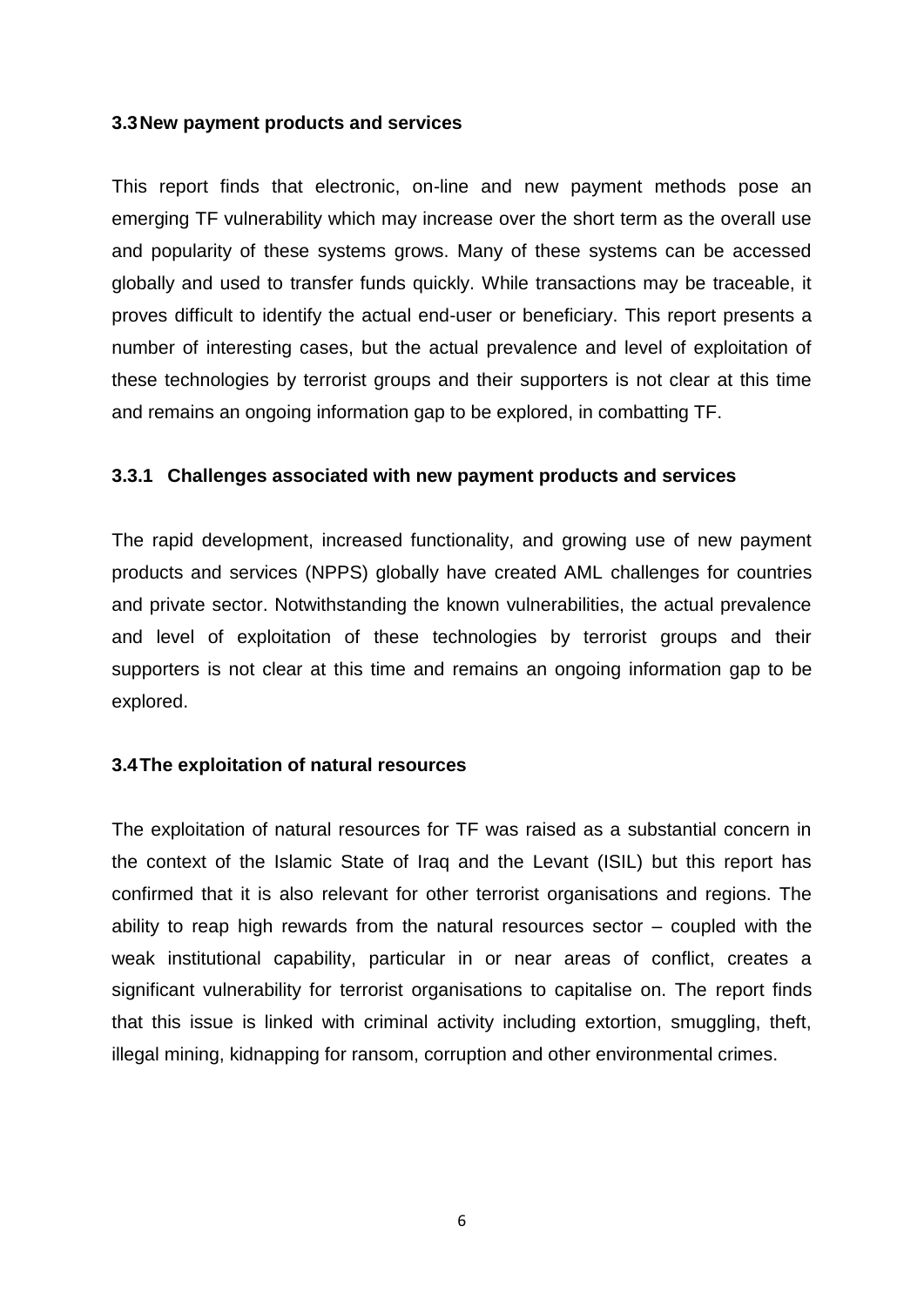#### **3.4.1 Challenges associated with exploitation of natural resources**

The investigation of crimes associated with the natural resources sector, including TF-related investigations, are often complex and requires extensive financial analysis. It is often difficult to identify the entire criminal network and specific actors (including facilitators) who are committing these crimes. This also leads to challenges in the prosecution of these crimes. It is important to identify all the operators in the sector, both legal and illegal, in order to take steps to deal with the illegal operators through law enforcement measures. Additionally, targeting smugglers and smuggling networks, which often extend beyond the source country of the natural resources in addition to the area in the immediate control of the group, will assist in combating this method of raising funds.

In order to overcome these challenges it will be necessary to consider how the public and private sectors can collaborate and include actors outside of the traditional scope of the AML/CFT regime. Strengthening legislative and regulatory frameworks within these sectors is also critical. This is especially true given the vast sums that terrorist groups can generate through the exploitation of natural resources. To adequately tackle these issues, the public and private sectors need to be aware of the vulnerabilities of this sector as the possible links of TF to corruption and organised crime.

#### **4. Conclusion**

While terrorist organisations are continuing to adapt and counter law enforcement responses, it is clear that they continue to require resources to meet their destructive goals. Following the financial trail, and understanding how all types of terrorist organisations, whether large territorially-based or small cells operating autonomously, need, use and manage funds is critical in detecting, preventing and sanctioning terrorist and terrorist financing activity. Understanding and exchanging information on the financial management of terrorist organisations is important in order to implement CFT measures effectively.

7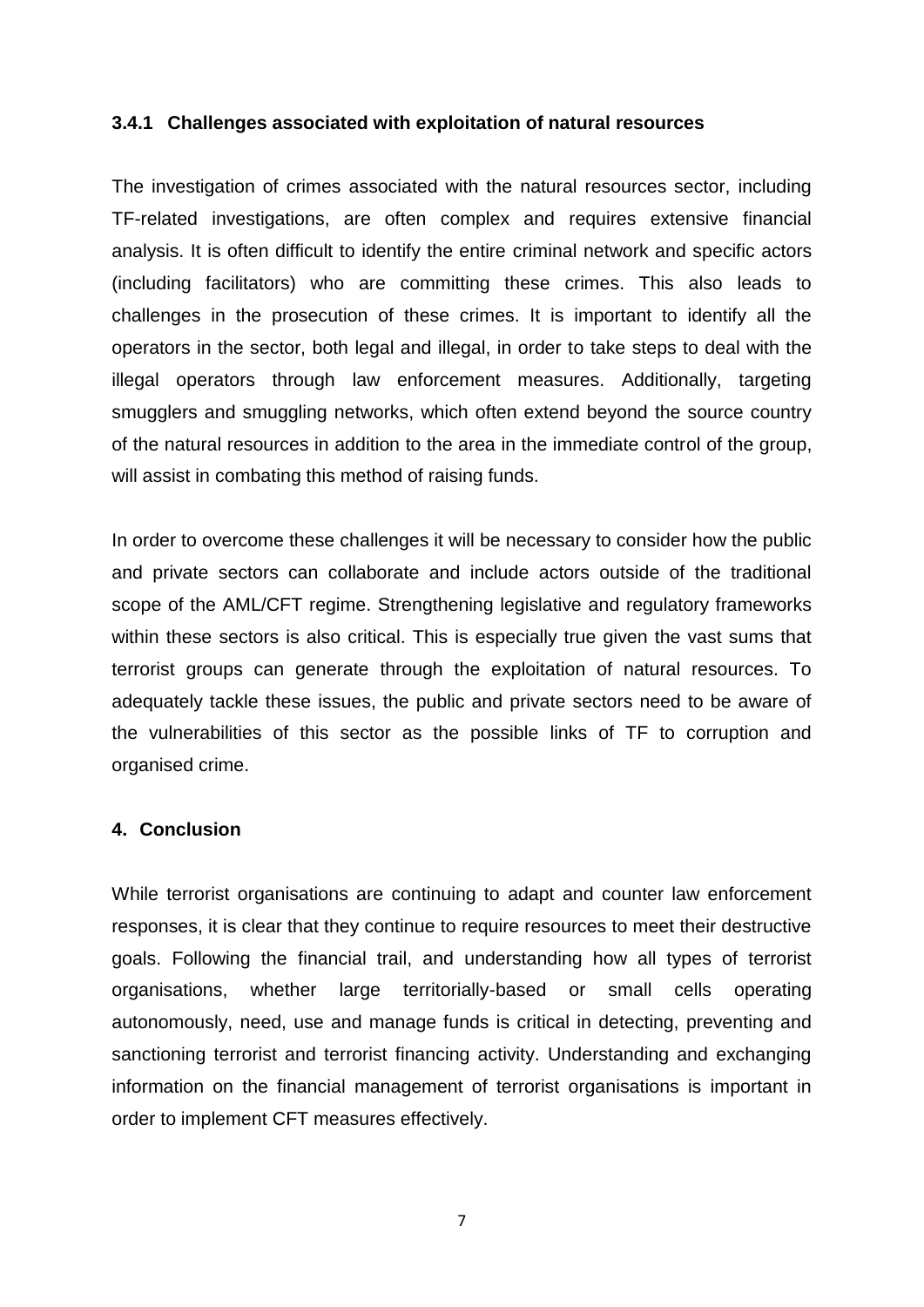Financial intelligence is a necessary component for all counter terrorism activities, and use of relevant and appropriate non-financial information is essential for TF investigations.

In conclusion, this report is intended to assist relevant AML regulators, supervisory bodies, law enforcement authorities and the private sector to implement robust CFT systems which take into account changing TF risks, trends and methods. As stated in the introductory paragraph, the FATF Recommendations and The FIA provide the necessary AML/CFT framework to address the TF risks identified in the report but effective implementation of these standards is key. For instance, developing national, or specific, terrorist financing risk assessments will provide a basis for implementing a risk-based response to addressing TF. The use of these risk assessments to conduct strategic analysis of current TF risks will help inform policy makers implement the necessary legal and operational measures.

#### **5. Non-compliance with the provisions of this Circular**

This circular is issued in terms of Section 9(1) (h) of The FIA. Although the circular is issued to enhance awareness on emerging TF, the relevant risk mitigation provisions are contained in the PACOTPAA and the FIA and the complementing Regulations and Guidance Notes. Any non-compliance, were such is expected to mitigate relevant risks as contained in this circular is an offence in terms of section 63 of The FIA.

The information contained in this document is intended only to provide a summary and a general overview on these matters and is not intended to be comprehensive. This document may contain statements of policy which reflect FIC's administration of the legislation in carrying out its statutory functions.

----------------------------------------------------------------------------------------------------------------

The guidance provided by the Centre in this circular, even though authoritative, is not intended to replace the FIA or PACOTPAA including Regulations issued thereunder.

The information contained herein is current as at the date of this document.